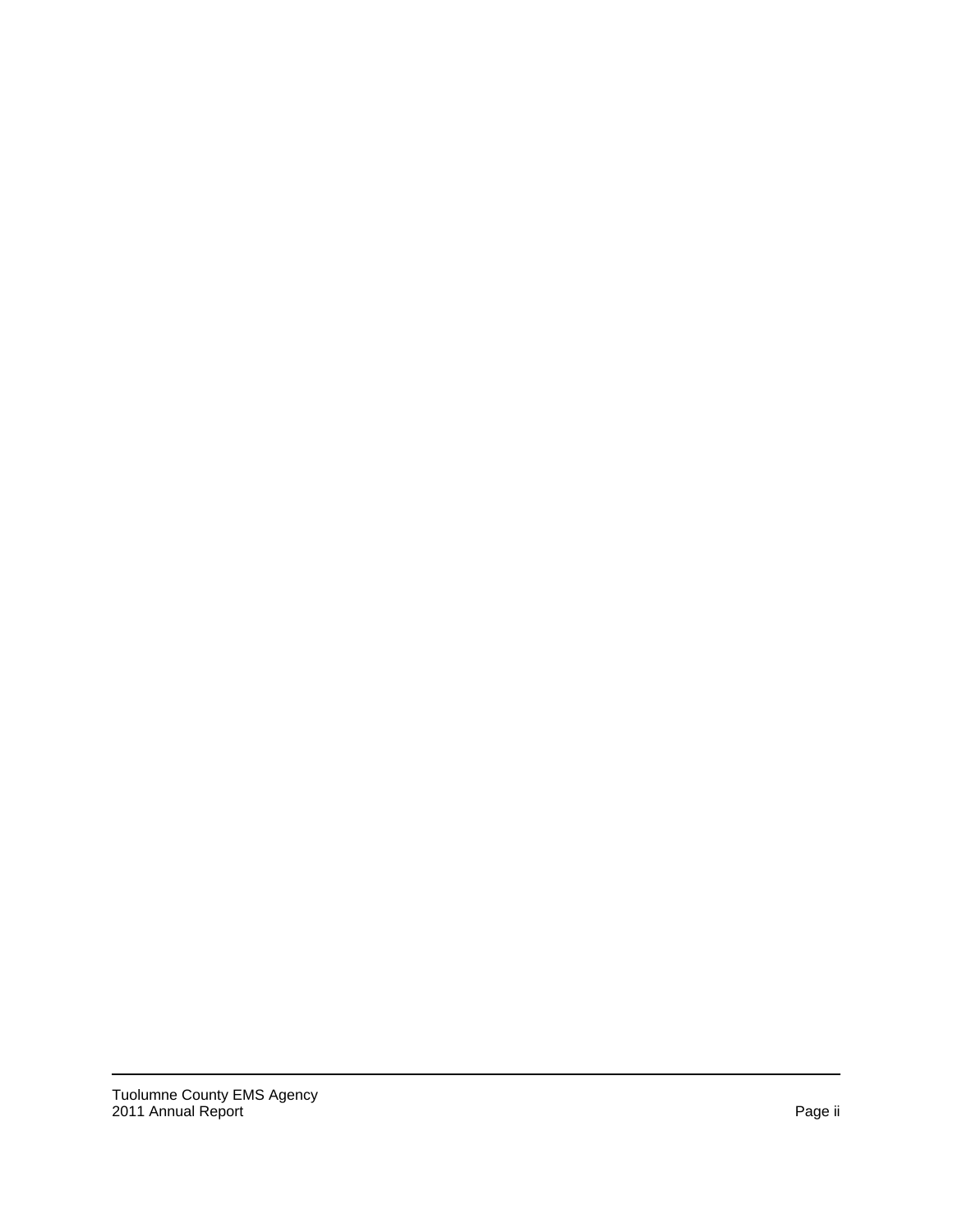## **Table of Contents**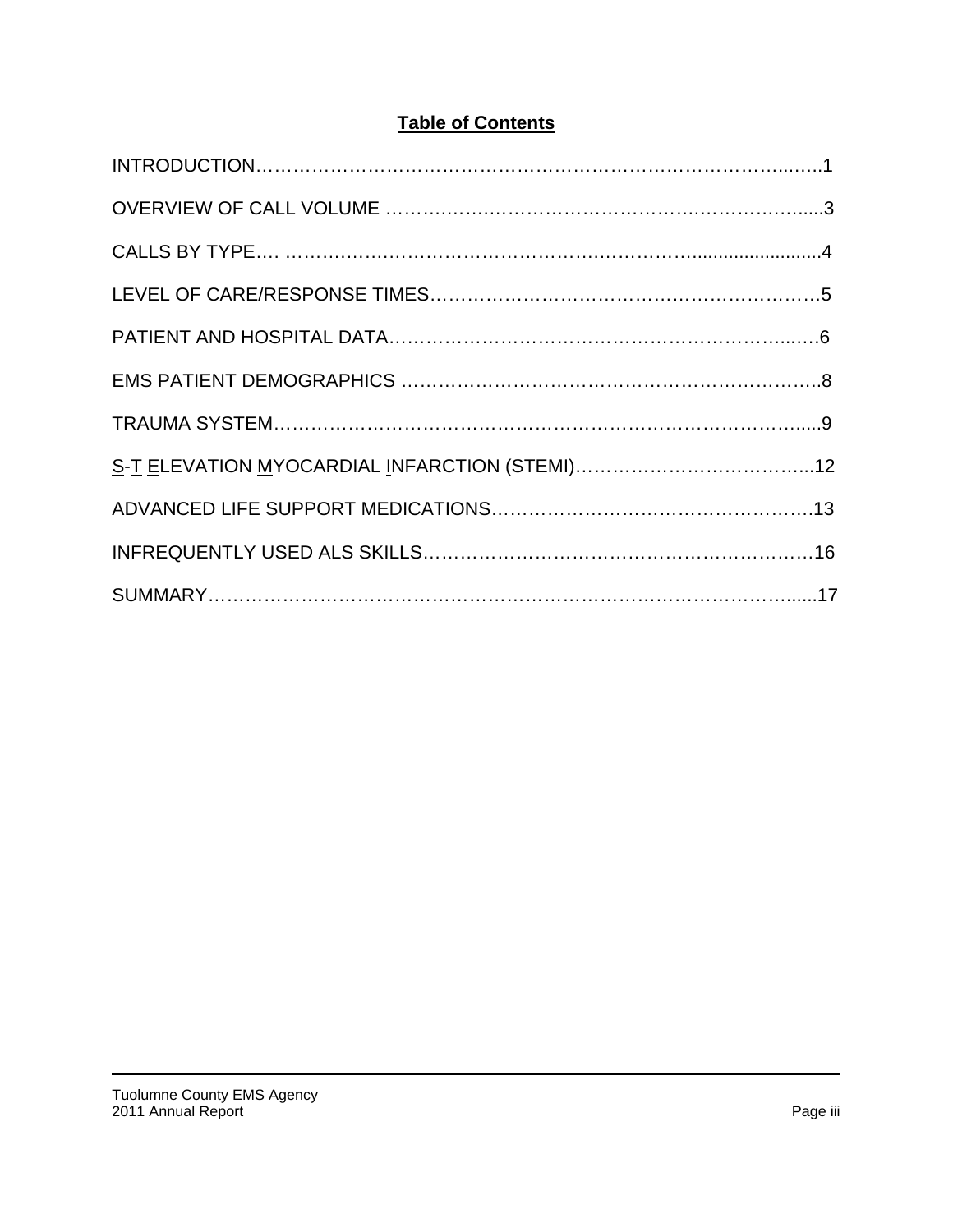#### **INTRODUCTION**

The 2011 Annual Statistical Report compiles and condenses an entire year's worth of data (call volume, response time and patient demographic information) about the Tuolumne County EMS system. The data included in this report is derived from prehospital patient care records (PCRs) completed by Tuolumne County Ambulance Service personnel, unless otherwise noted.

Since July 1, 1993, Tuolumne County Ambulance has collected PCR data using the software program EMS DataPro® (formerly the EMS Database System) provided for their use by the Tuolumne County EMS Agency. Once entered in EMS DataPro®, the data is submitted in an electronic format to the Tuolumne County EMS agency where the data is imported into a central version of EMS DataPro®. The EMS agency then validates the data.

In September 2000, Tuolumne County Ambulance, with the assistance of the EMS agency, initiated a program for completing PCRs using EMS Outfielder® (a laptop based PCR data entry program developed by CompuCounsel, now called Inspironix, of Sacramento in conjunction with Manteca District Ambulance). EMS Outfielder® has replaced hand-written PCR forms and billing tickets. EMS Outfielder® provides immediate data availability for daily quality assurance/quality improvement reviews and imports patient billing information directly into the billing system used by Tuolumne County Ambulance.

The Tuolumne County Emergency Medical Services (EMS) System is comprised of four 9-1-1 answering points including Tuolumne County Sheriff's Dispatch, City of Sonora Police Department Dispatch, CHP Dispatch (located in Merced County) and Mariposa County Sheriff's Dispatch.

- Ambulance dispatching is provided by the Tuolumne County Sheriff's Dispatch Center.
- Basic life support (BLS) first response services are provided by Tuolumne County Fire Dept., Tuolumne City Fire Dist., Columbia College Fire Dept., Twain Harte Fire Dist., Columbia Fire Dist., Sonora City Fire Dept., Miwuk-Sugarpine Fire Dist., and the Groveland Fire Dist.
- U.S. Forest Service, Tuolumne County Sheriff's Search and Rescue, Don Pedro Recreation Agency, Dodge Ridge Ski Patrol provides specialized BLS response services.
- Tuolumne County Ambulance Service provides advanced life support (ALS) service. Mercy Medical Transport from Mariposa County provides the Lake Don Pedro area ALS Ambulance service.
- PHI provides air ambulance services with day-to-day mutual aid from the California Highway Patrol (CHP) Air Operations Division, Air Methods (formerly Medi-Flight of Northern California), CALSTAR and R.E.A.C.H. Air Ambulances.

In June 2003, grant funds were made available to the Tuolumne County EMS Agency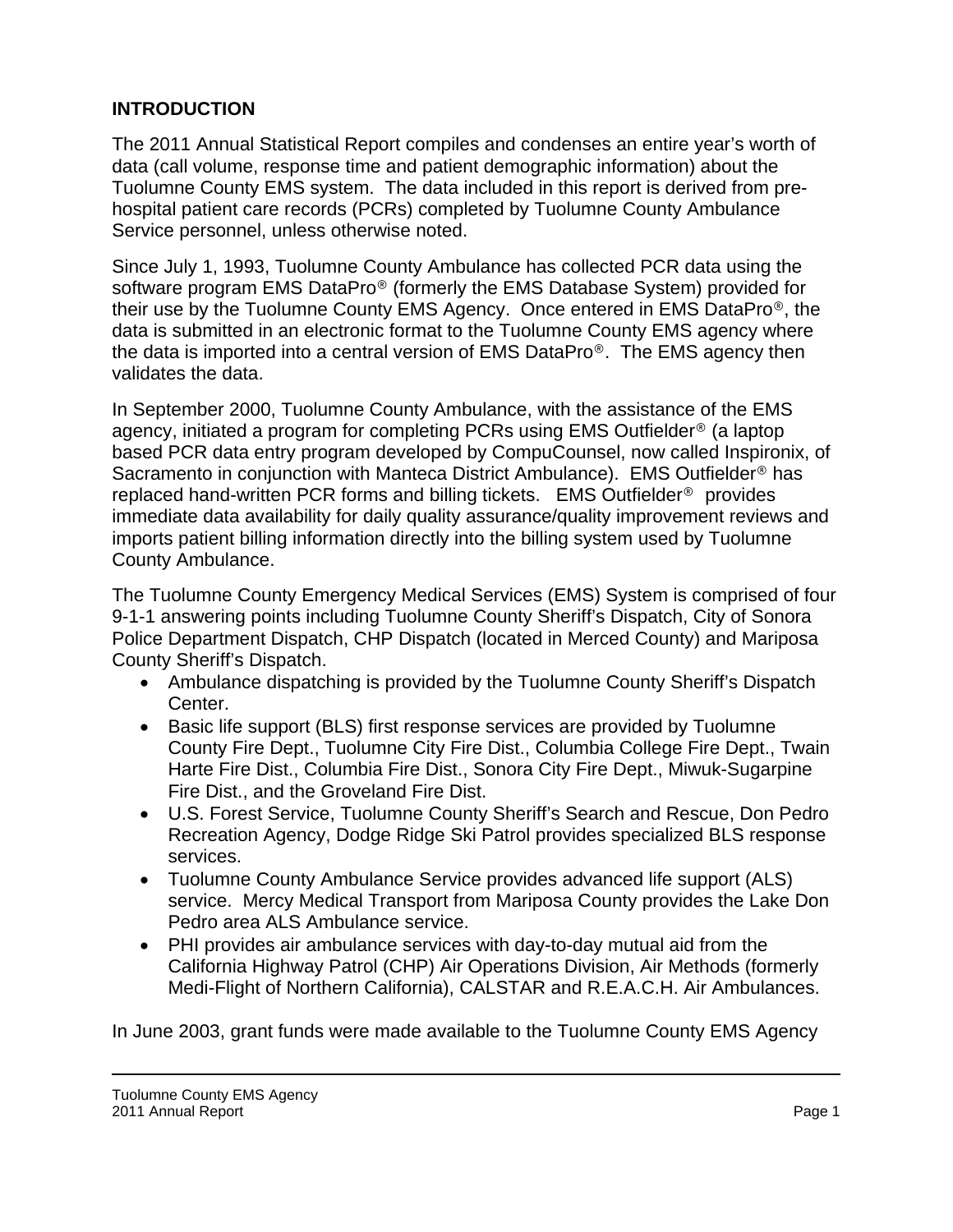for the purpose of purchasing and installing EMSystem™ communication software and related computer hardware for the emergency departments of Tuolumne General Hospital and Sonora Regional Medical Center and the EMS agency office. In early 2004, EMSystem™ linked Tuolumne County's EMS system with the other ten (10) counties of OES Region IV, enabling Tuolumne General Hospital, as the county's Disaster Control Facility, to view real-time emergency department availability when determining patient disbursement during a multi-casualty incident (MCI).

In 2004, The Tuolumne County Emergency Medical Services System developed and implemented a Trauma Plan, in conjunction with Memorial Medical Center, Doctors Medical Center of Modesto, Mountain Valley EMS Agency, El Dorado County EMS Agency, Central California EMS Agency, Northern California EMS Agency, Sacramento County EMS Agency, and Santa Barbara County EMS Agency. The Trauma Plan provides a framework that assures that the citizens and visitors of Tuolumne County receive comprehensive prehospital and hospital trauma care. Tuolumne County relies on Trauma Centers throughout Northern California for in-hospital trauma care. Air Ambulances are used as the primary means of transportation for patients meeting Tuolumne County's major trauma patient criteria.

In July 2007, Tuolumne General Hospital closed leaving only one acute care hospital in Tuolumne County. Sonora Regional Medical Center assumed the duties of the county's Disaster Control Facility and Mountain Counties South Control Facility.

In 2008, EMSystem was expanded to include data elements for the Department of Health and Human Services HAvBED (Hospital Available Beds for Emergencies and Disasters). This capability allows for accurate and consistent polling of hospital resources nationwide.

In June of 2009, Tuolumne County EMS Agency was instrumental in the development of the Central Regional Trauma Coordinating Committee (CRTCC), a twelve county regional committee. The purpose of the committee is to standardize and improve the provision of trauma care within the region. The CRTCC, working in coordination with four other Regional Trauma Coordinating Committees and the State EMS Authority to build a strong, cohesive statewide trauma system.

In 2010, Tuolumne County EMS implemented an S-T Elevation Myocardial Infarction (STEMI) triage policy. This allows Paramedics in the field to transport, usually by air ambulance, a patient experiencing a serious cardiac event to be transported directly to a hospital capable of Percutaneous Coronary Intervention (PCI). Decreasing the time from the recognition of a STEMI to PCI greatly decreases the injury to the cardiac muscle and increases the survival rate of these patients.

In September of 2011, Tuolumne County adopted the CRTCC Trauma Triage Criteria. This criteria is based on the Centers for Disease Control (CDC) trauma triage guidelines. Studies are underway, at the time of this report, to compare the efficacy of the previous and current Trauma Triage Criteria.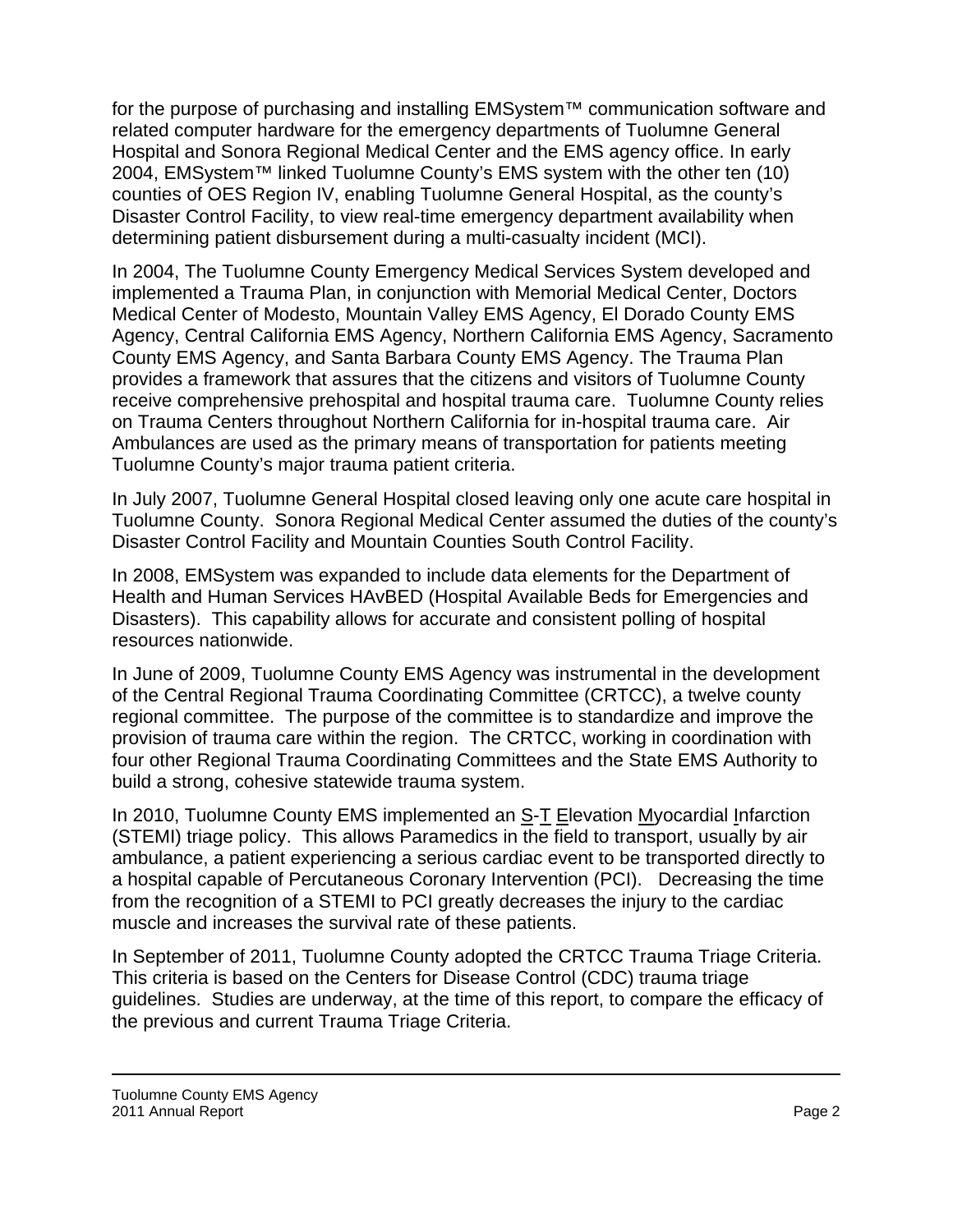### **OVERVIEW OF CALL VOLUME**

As illustrated in the graphs below, 2011 was the busiest year to date; in 2011 there was an 11% increase in calls for EMS services from 2010. Since 2001, there has been a 30% increase in the call volume. Unless otherwise specified EMS requests include both scene and transfer call types.



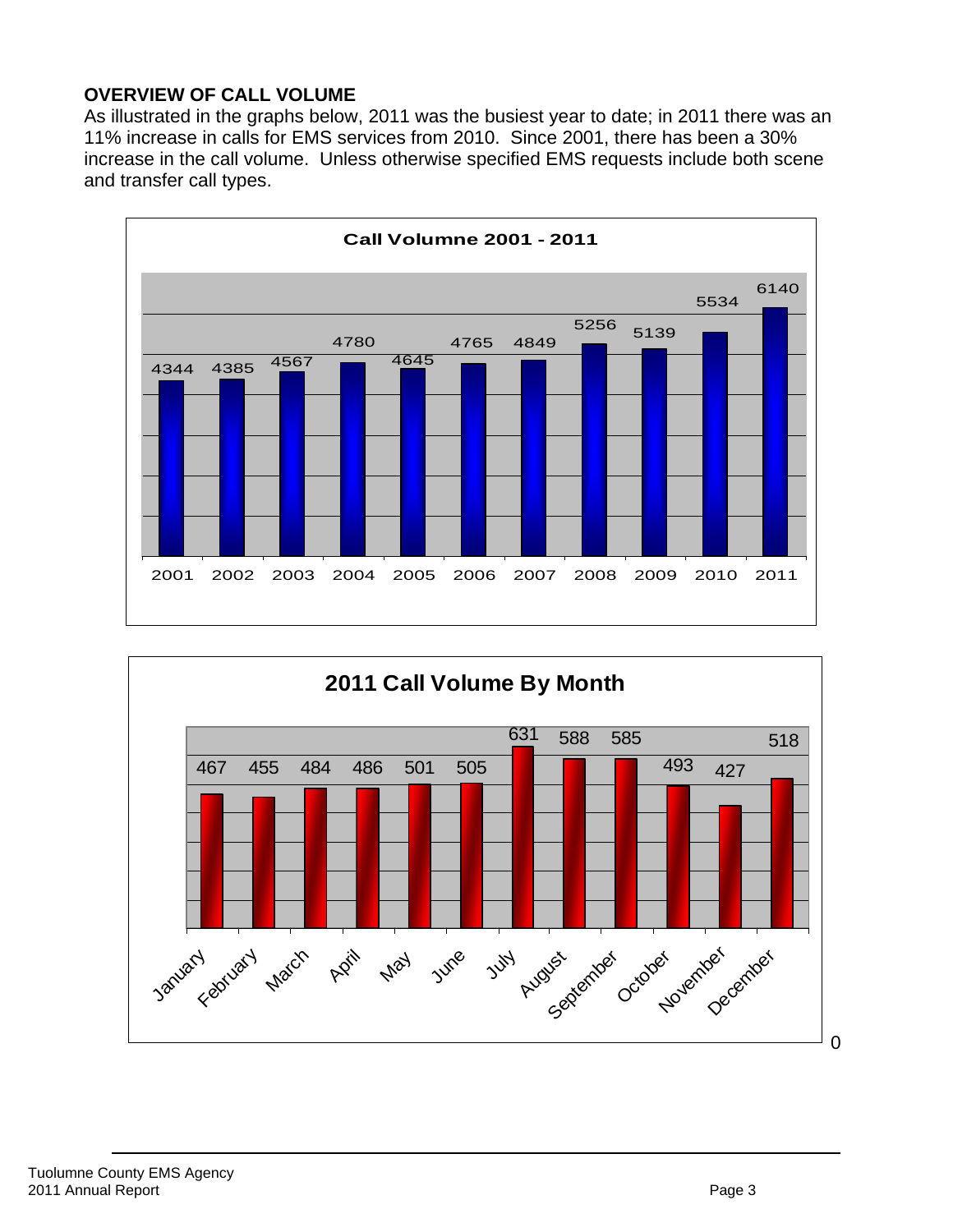

As illustrated above, Station 10 responded to the majority of all EMS requests.

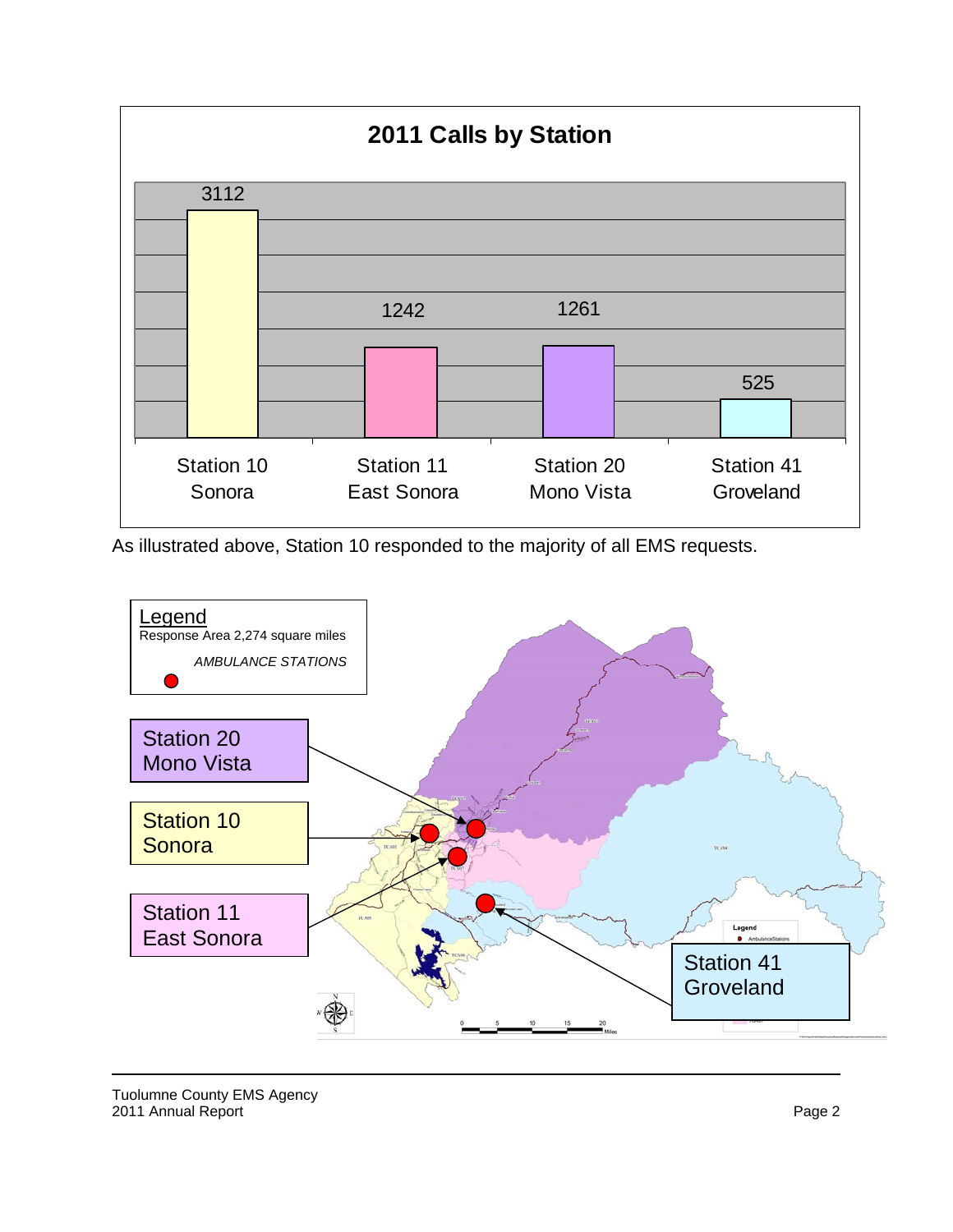



The breakdown of EMS requests by location reveals that the majority (72%) of requests occur in the suburban areas of Tuolumne County, where the majority of Tuolumne County residents live.

Tuolumne County EMS Agency 2011 Annual Report Page 3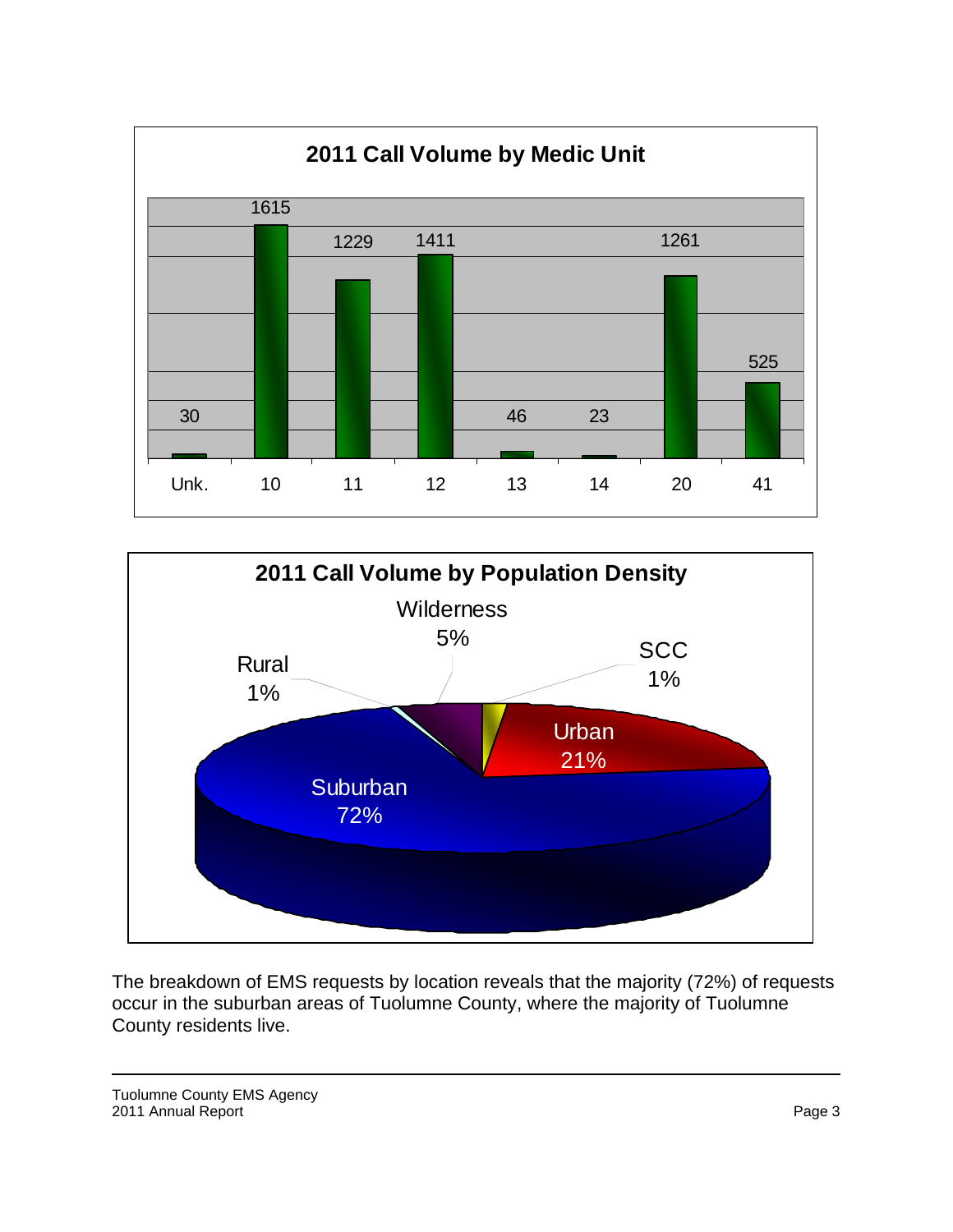#### **Call Volume 2011**

A breakdown of requests by day and time of day shows that call volumes may vary widely during the week, with the highest volumes on Fridays and Saturdays.



#### **Calls by Type**

In 2011, scene emergencies accounted for 81% of the total EMS requests for service. Transfers make up the remaining 19% of EMS requests for services. Transfers consist of ambulance interfacility transfers (IFT), air ambulance transfers from a hospital to a landing site, critical care transfers, transfers to and from a patient's home to a hospital, and transports for diagnostic service such as transporting a patient for an MRI.

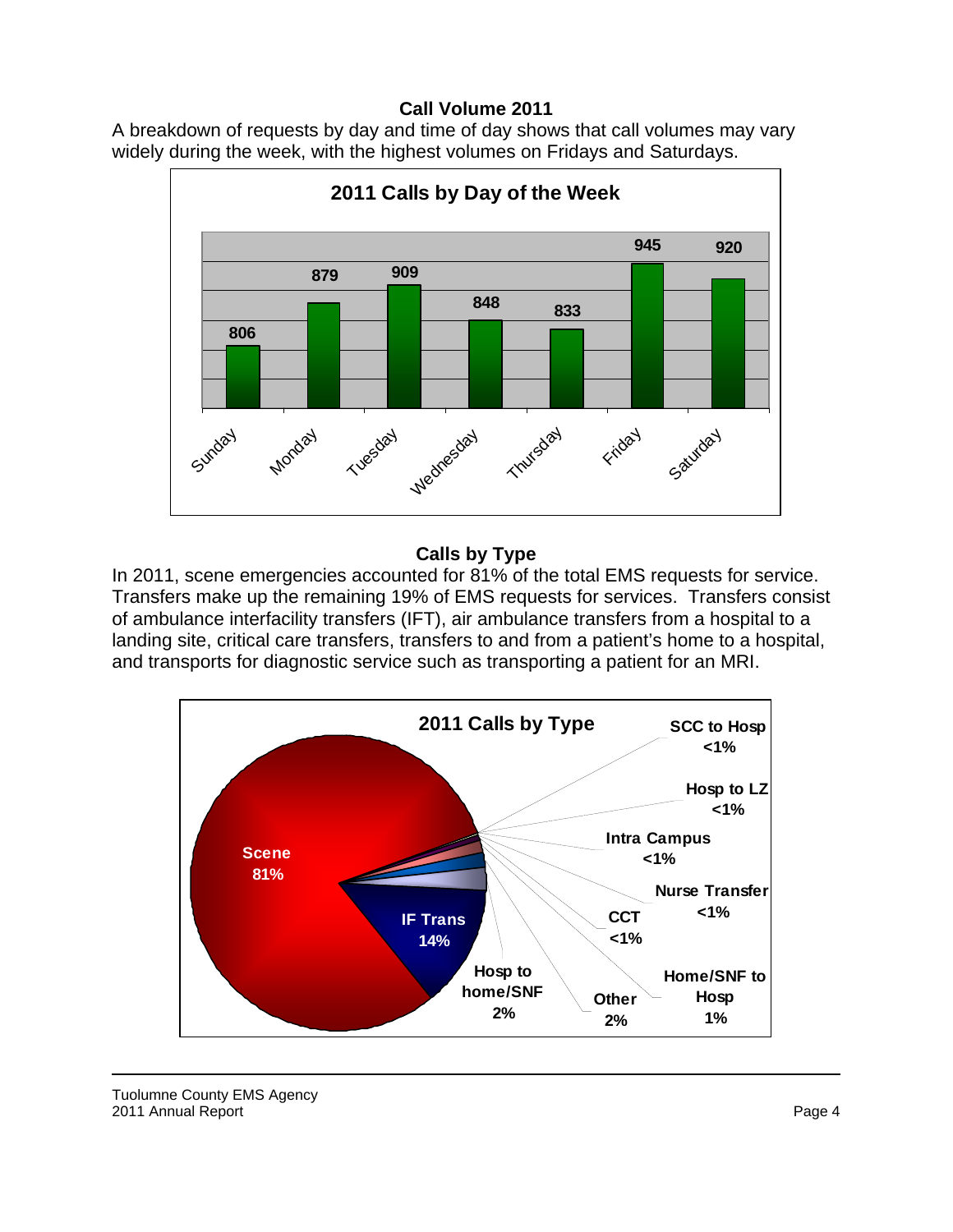73% of all requests for service resulted in the delivery of advanced life support (ALS) procedures and/or medications administered to the patient.



#### **Response Times**

The Emergency Medical Services Authority (EMSA) has established recommended guidelines for Code 3 response time standards to EMS requests, based on population density. The EMSA recommends that EMS responses meet these response time guidelines at least 90% of the time.

|                   | <b>BLS 1st Response</b> | <b>BLS AED 1st Response</b> | <b>ALS Amb</b> |  |
|-------------------|-------------------------|-----------------------------|----------------|--|
| <b>Urban</b>      | 5 minutes               | 5 minutes                   | 8 minutes      |  |
| <b>Suburban</b>   | 15 minutes              | <b>ASAP</b>                 | 20 minutes     |  |
| <b>Rural</b>      | 15 minutes              | <b>ASAP</b>                 | 20 minutes     |  |
| <b>Wilderness</b> | <b>ASAP</b>             | <b>ASAP</b>                 | <b>ASAP</b>    |  |

Urban = 101 to 500 people per mile<sup>2</sup> **Suburban** = 51 to 100 people per mile<sup>2</sup> *Rural* = 7 to 50 people per mile<sup>2</sup> *Wilderness* = less than  $\overline{7}$  people per mile<sup>2</sup> **SCC** = Sierra Conservation Center (secured facilities may be exempted from response time requirements)

|                 | <b>Urban</b> | <b>Suburban</b>   | <b>Rural</b>      | <b>SCC</b>        | Wilderness  |
|-----------------|--------------|-------------------|-------------------|-------------------|-------------|
| Min:            | $0.00$ mins  | $0.00$ mins       | 8.00 mins         | $0.00$ mins       | $0.00$ mins |
| Max:            | 33.00 mins   | 70.00 mins        | 70.00 mins        | 24.00 mins        | 80.00 mins  |
| Ave:            | 6.10 mins    | 10.76 mins        | 27.92 mins        | 16.97 mins        | 31.93 mins  |
| <b>90 %ile:</b> | 10.00 mins   | <b>17.00 mins</b> | <b>39.00 mins</b> | <b>22.00 mins</b> | 49.00 mins  |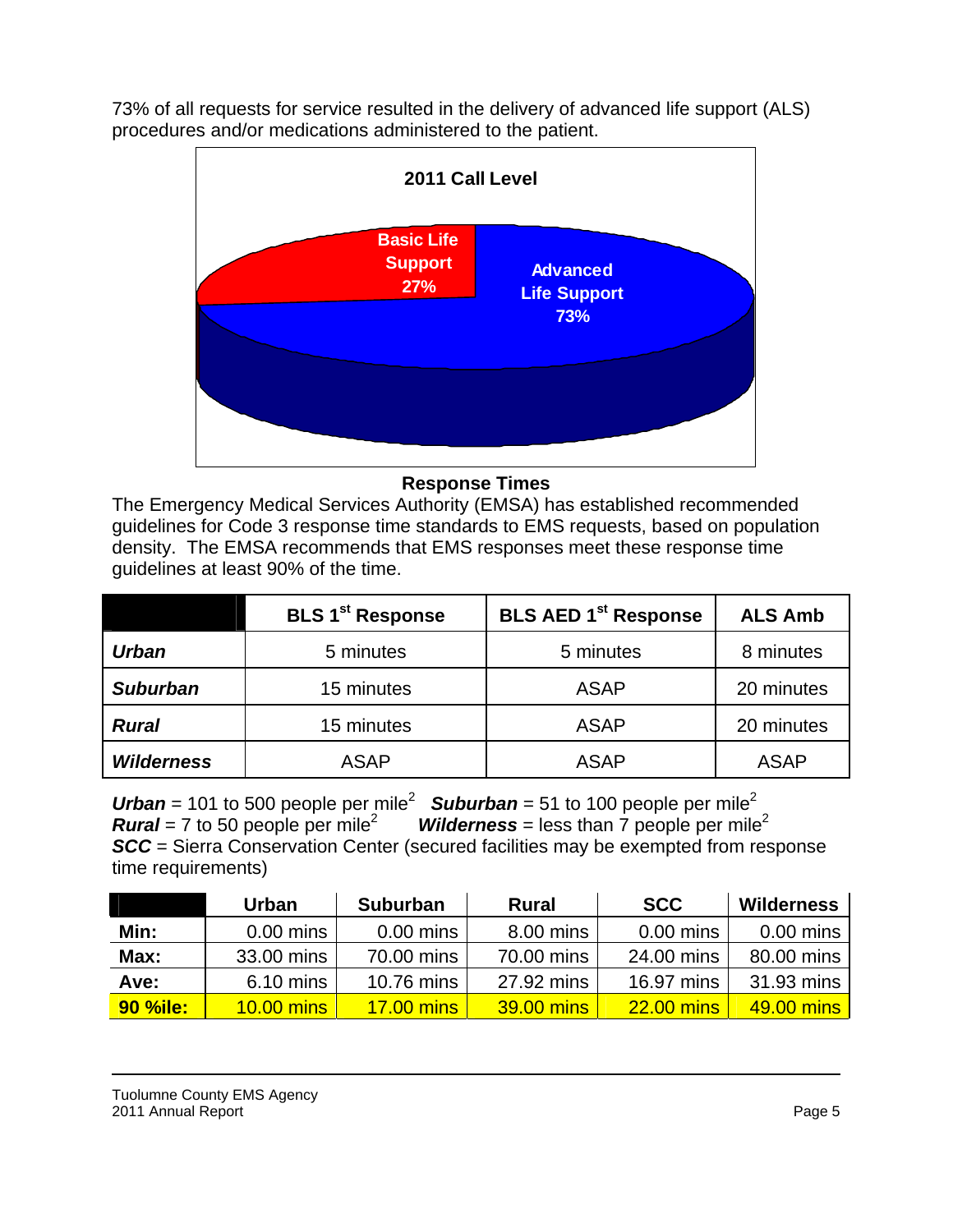#### **PATIENT AND HOSPITAL DATA**

#### **Call Disposition**

The table below illustrates that 72% of all requests for service resulted in the patient being transported to an emergency department.



Poisoning/Overdose category does not differentiate between accidental and intentional ingestion or overdose. Nor does it differentiate between prescription and illicit drugs. Medication reactions and anaphylaxis are included in the Medical category.

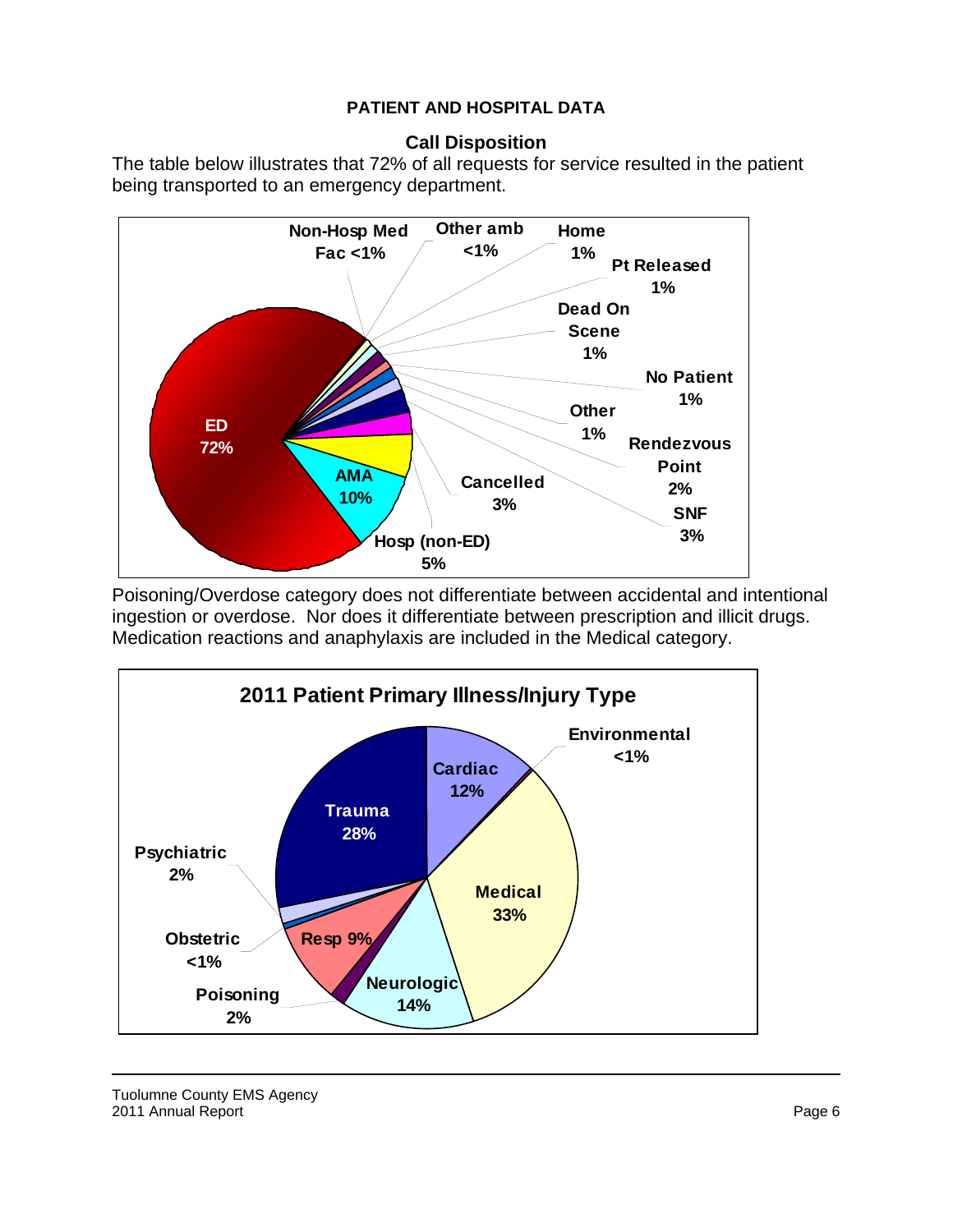As shown in the chart below, for those patients transported to a hospital, approximately 59% of all transports are made to the nearest hospital and 19% of the patients were transported to the hospital of the patient's or family's choice.



**2011 Patient Destination Decision** 

#### **2011 Scene Descriptions**

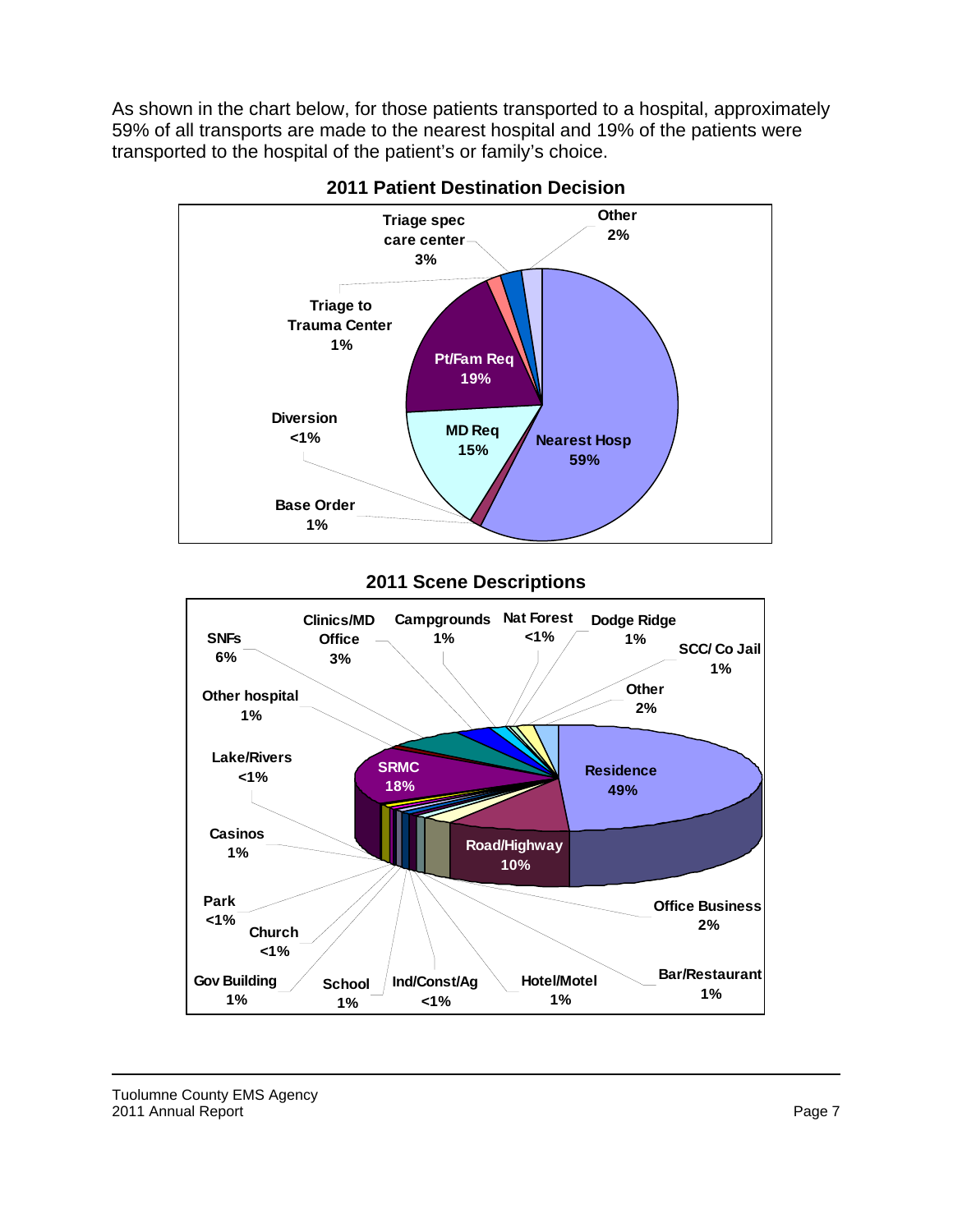The chart below shows the patient distribution by receiving facilities, including transfers.

| <b>Kaiser Oakland</b>                   |                | Dameron                           | 5    |
|-----------------------------------------|----------------|-----------------------------------|------|
| <b>Other Alameda County Hospital</b>    |                | Emanuel                           | 5    |
| <b>Clovis Community Hospital</b>        | 1              | Lucile Packard Children's Hosp    | 6    |
| <b>Other Fresno County Hospital</b>     | 1              | Mark Twain-St. Josephs'           | 8    |
| <b>Merced Community MC</b>              | 1              | St Josephs                        | 8    |
| <b>Sutter Roseville MC</b>              | 4              | VA Palo Alto                      | 11   |
| <b>Mercy General Hospital</b>           |                | Mercy Hospital, Merced            | 13   |
| Mercy San Juan Hospital                 | 1              | Sonora Community Hospital         | 15   |
| Sierra Vista Adolescent Hospital        |                | <b>Valley Children's Hospital</b> | 16   |
| <b>Shriner's Hospital</b>               | 1              | Kaiser Manteca                    | 16   |
| Sequoia Hospital                        | 1              | <b>CPMC</b>                       | 19   |
| Oak Valley                              |                | San Joaquin General               | 20   |
| <b>TGMF</b>                             | 1              | U.C.S.F.                          | 23   |
| <b>VA Livermore</b>                     | $\overline{2}$ | <b>Oakland Children's</b>         | 25   |
| <b>Other Sacramento County Hospital</b> | $\overline{2}$ | U.C. Davis                        | 35   |
| R. K. Davies                            | $\overline{2}$ | Stanford                          | 42   |
| St Joseph's Behavioral Health           | $\overline{2}$ | <b>Modesto Rehab</b>              | 56   |
| <b>Stanislaus Behavioral</b>            | $\overline{2}$ | <b>Other Hospital Not Listed</b>  | 87   |
| Kaiser Sacramento                       | 4              | <b>MMC</b>                        | 110  |
| Other Santa Clara County Hospital       | 4              | <b>DMC</b>                        | 444  |
| Mt Diablo Hospital                      | 5              | <b>SRMC</b>                       | 3840 |
| Central California Children's           | 5              |                                   |      |

## **2011 EMS Demographics**

Patients greater than 64 years of age account for approximately 47% of ambulance patients. Males comprise 48% of ambulance patients and 52% are females.



Tuolumne County EMS Agency 2011 Annual Report Page 8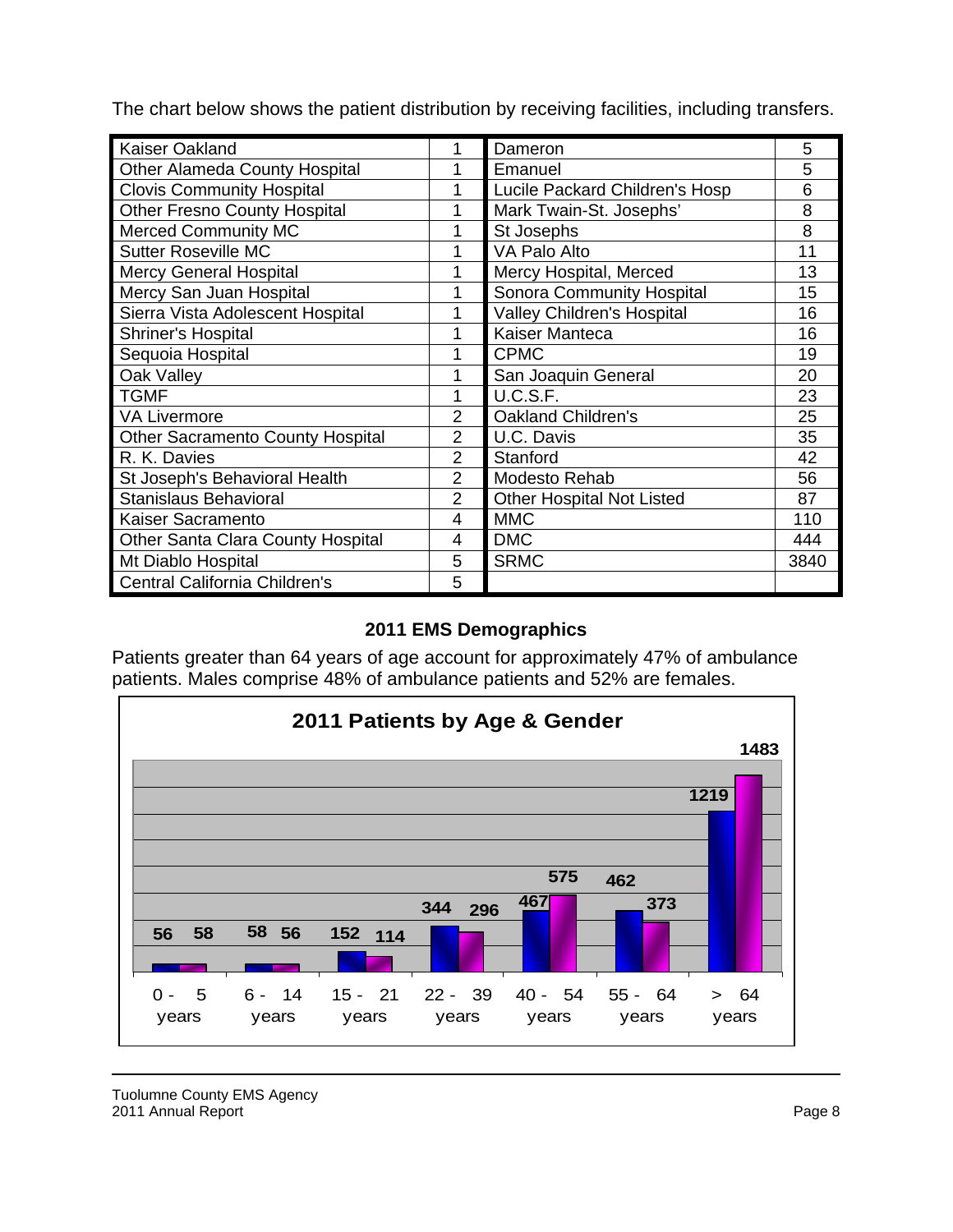## **TRAUMA SYSTEM**

The chart below shows the mechanism of injury for major trauma victims in Tuolumne County in 2011.



The Tuolumne County Trauma Plan has defined ten separate trauma triage criteria. The criteria are designed to categorize those trauma patients with an increased risk of mortality and morbidity due to their injuries. Paramedic judgment was the criteria used 58% of the time.

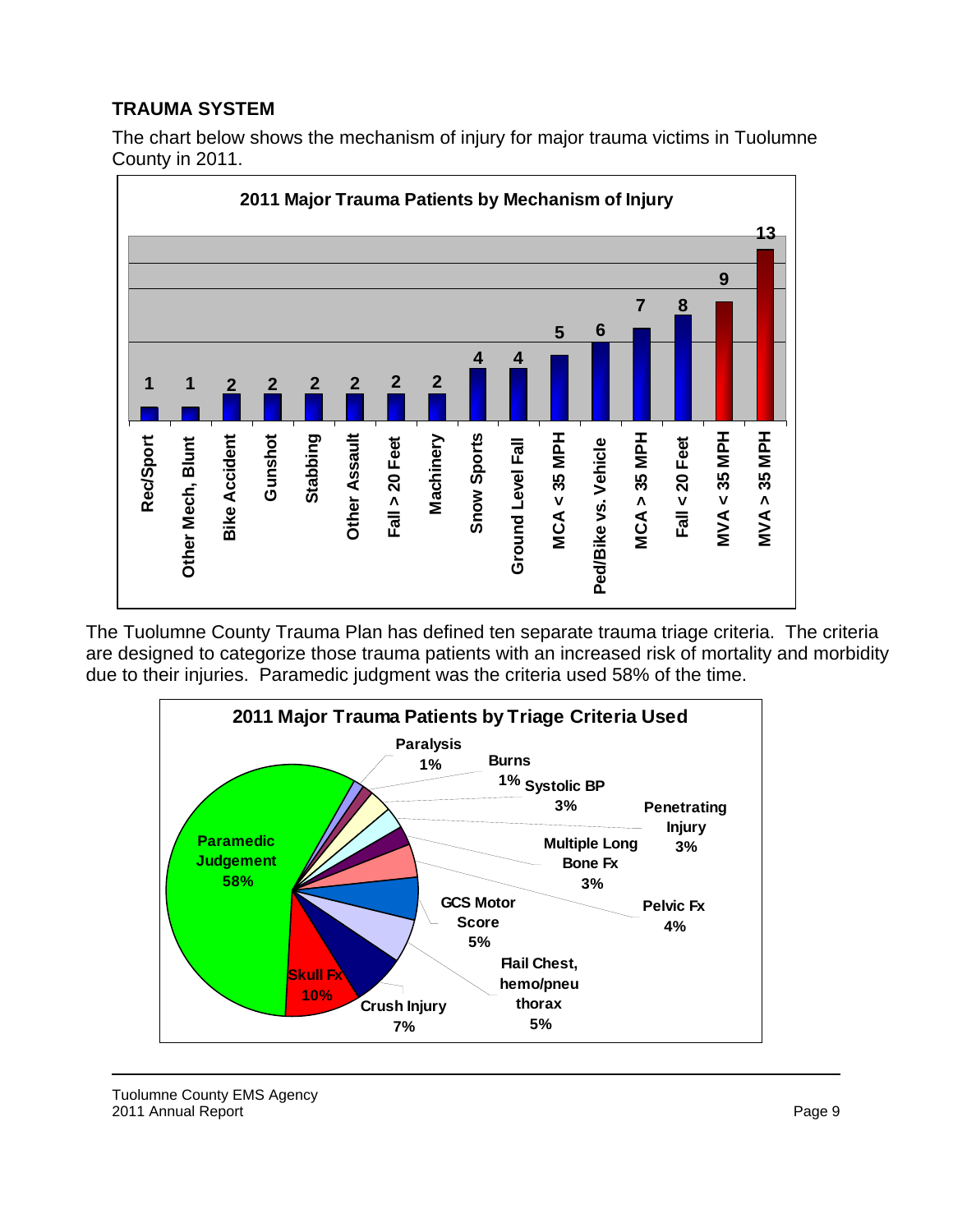

Males comprise 63% of all major trauma patients and lead or tied all age groups except age 6 - 14 years.

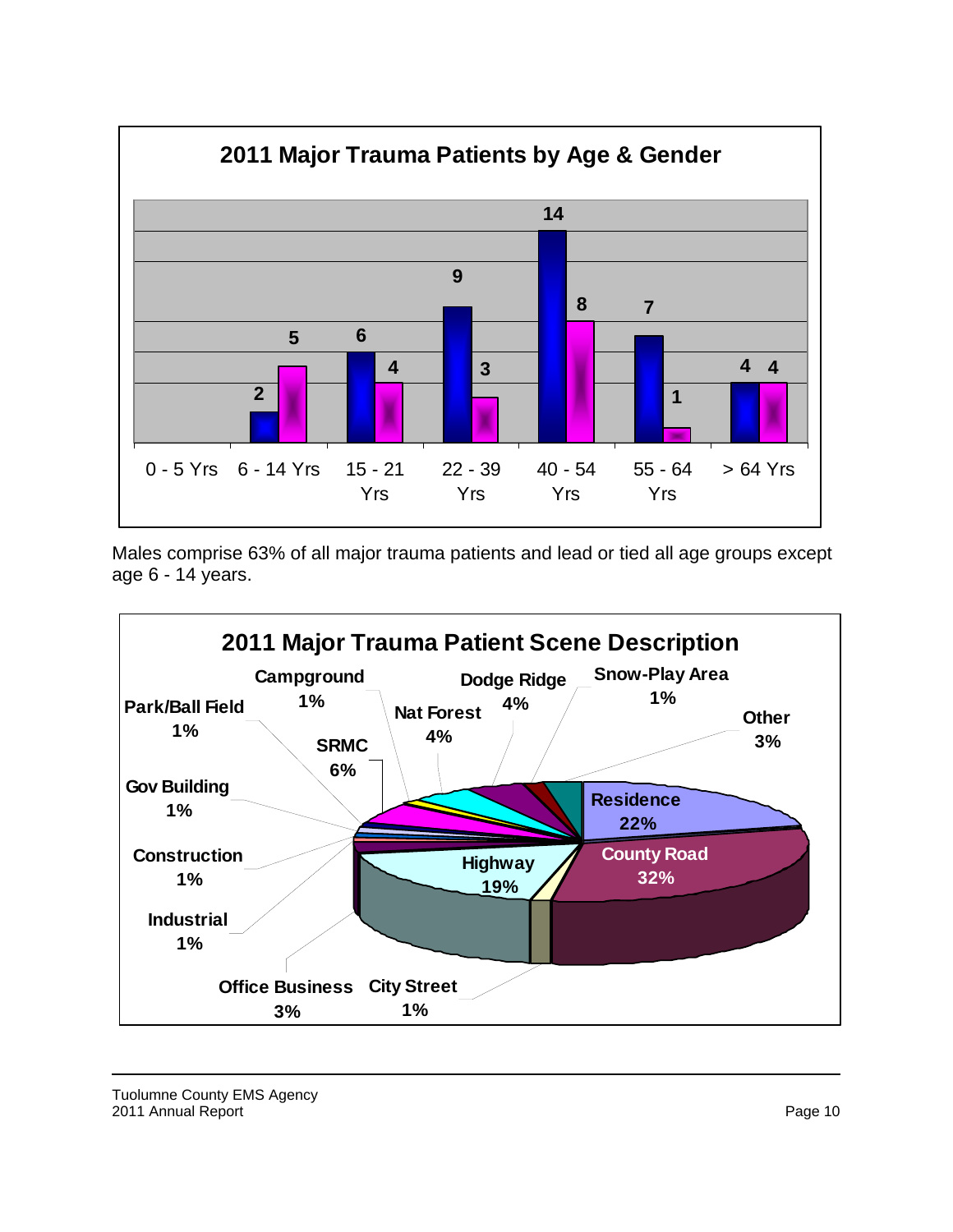The Tuolumne County Trauma Plan has identified three major trauma patient destinations.

- 1. Doctors Medical Center (adult)
- 2. Memorial Medical Center (adult)
- 3. U.C. Davis Medical Center (adult & pediatric)

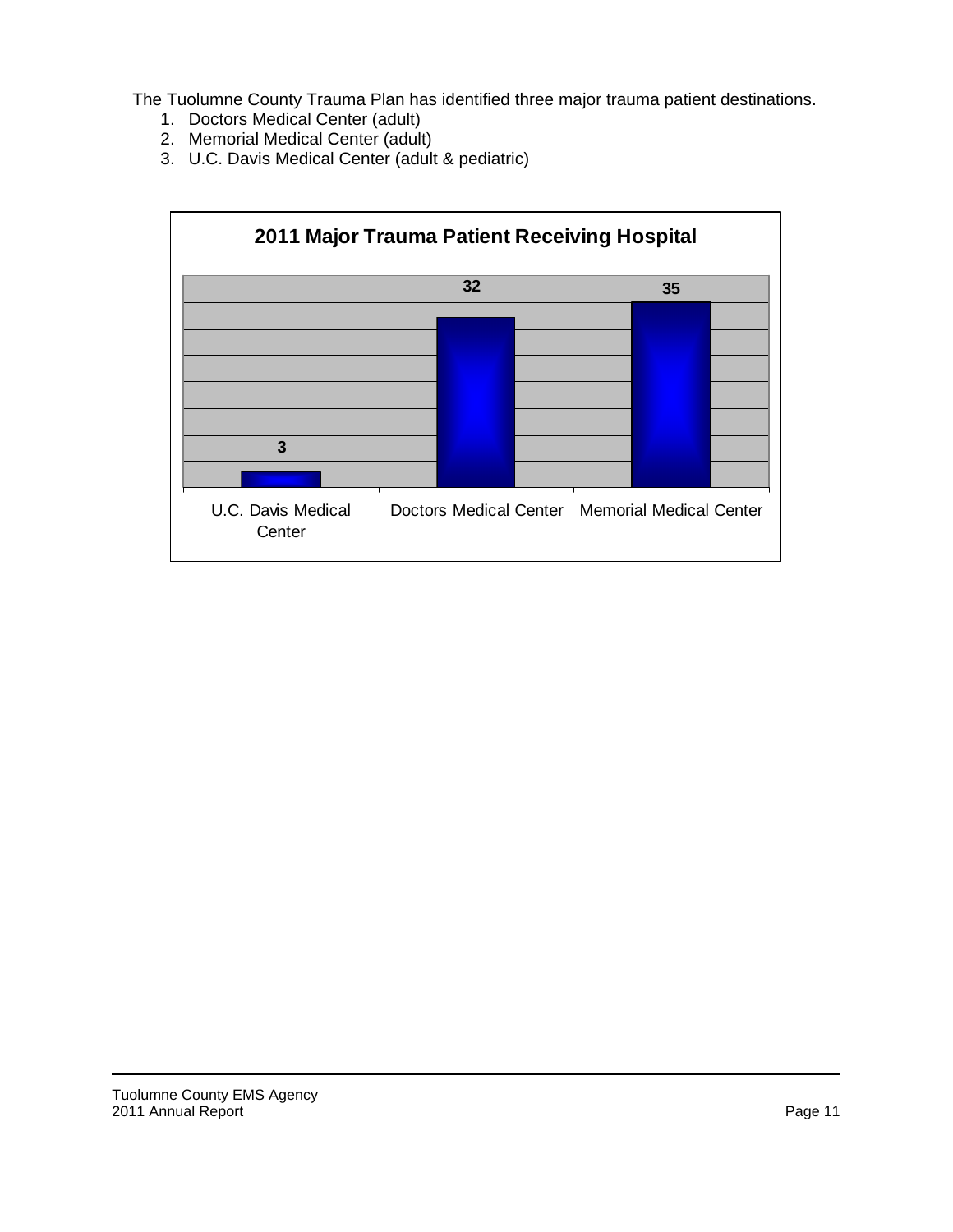

**S-T Elevation Myocardial Infarction (STEMI)** 

In 2011, 19 patients met the STEMI triage criteria; nine of them were transported to SRMC by ground ambulance, the remainders were transported by air ambulance to Doctors Medical Center, Memorial Medical Center and Mercy San Juan Hospital. The age ranged from 37 years to 95 years old. Males comprised 53% of STEMI patients, 47% female. Median Age is 65 years (67 year for males, 62 years for females).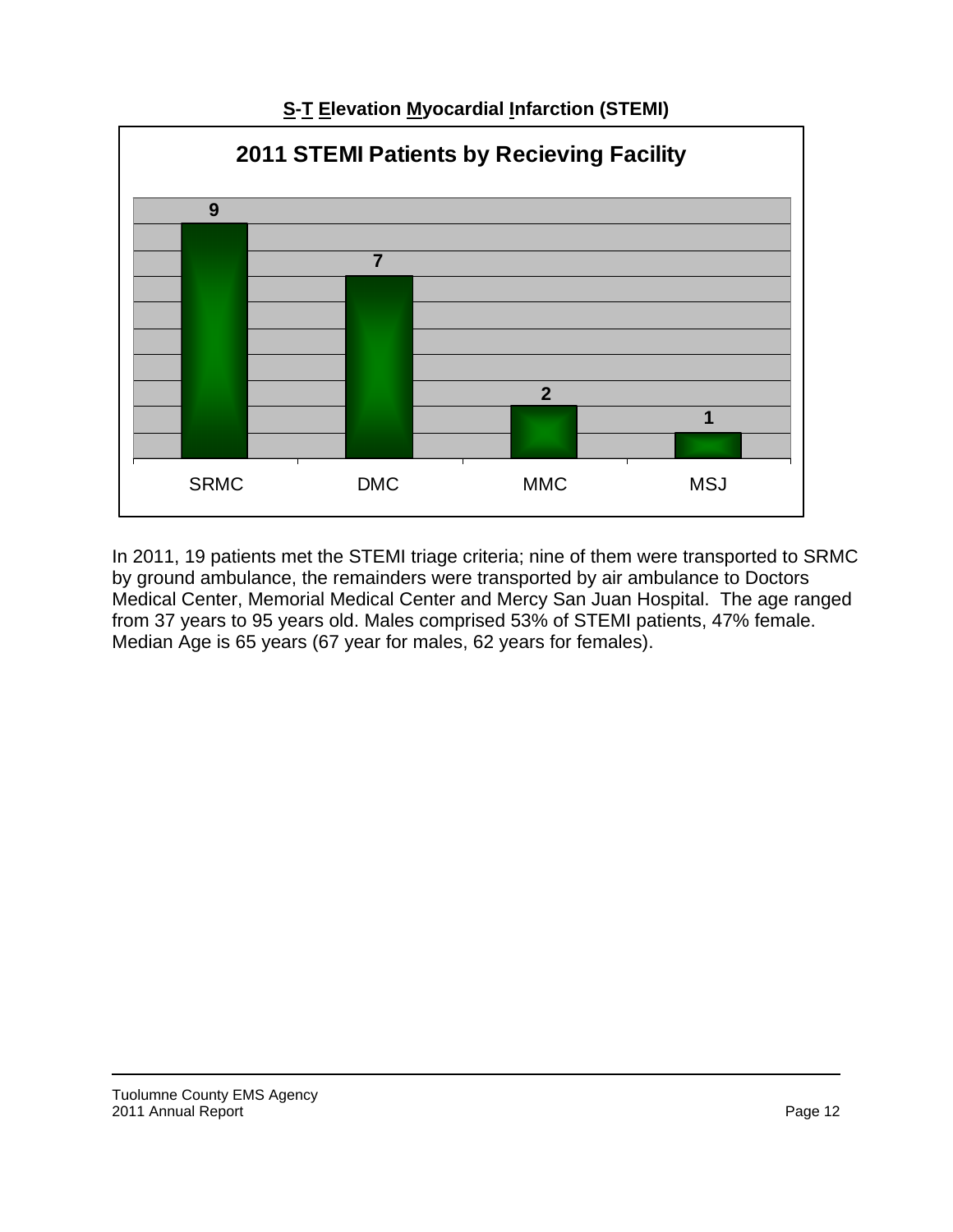## **ALS MEDICATIONS**

The charts below represent the number of times a medication was administered and how many patients received the medication.





Tuolumne County EMS Agency 2011 Annual Report **Page 13**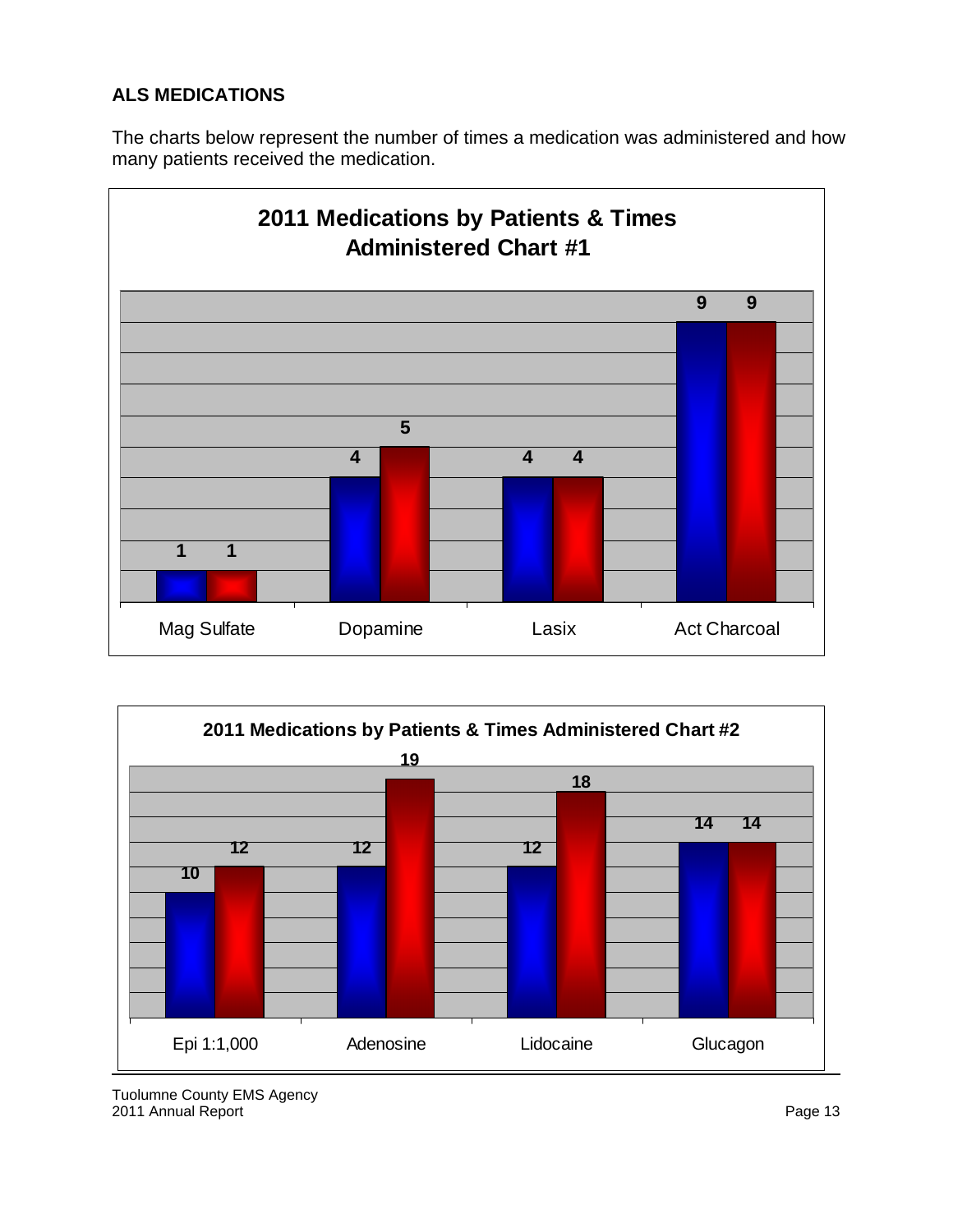

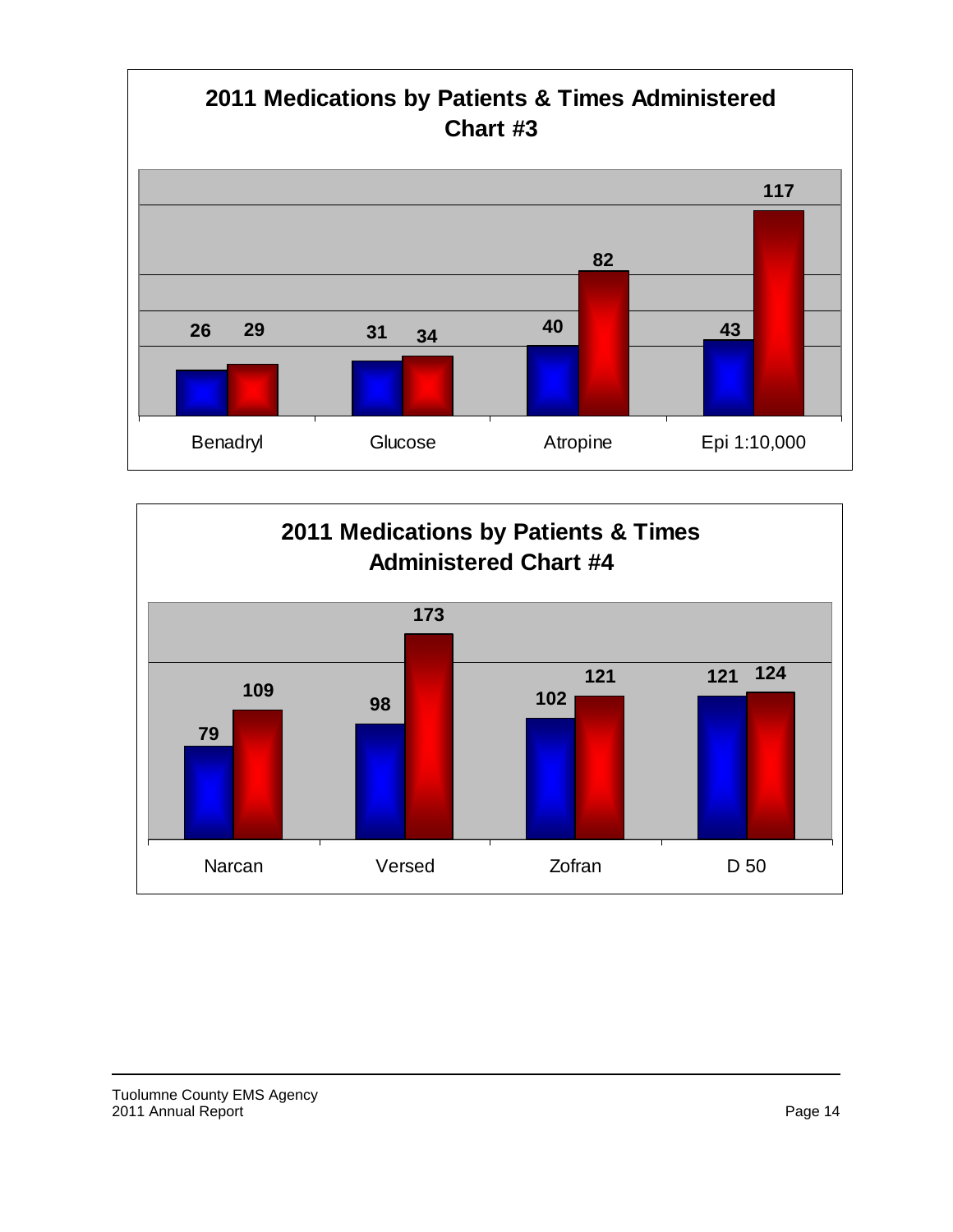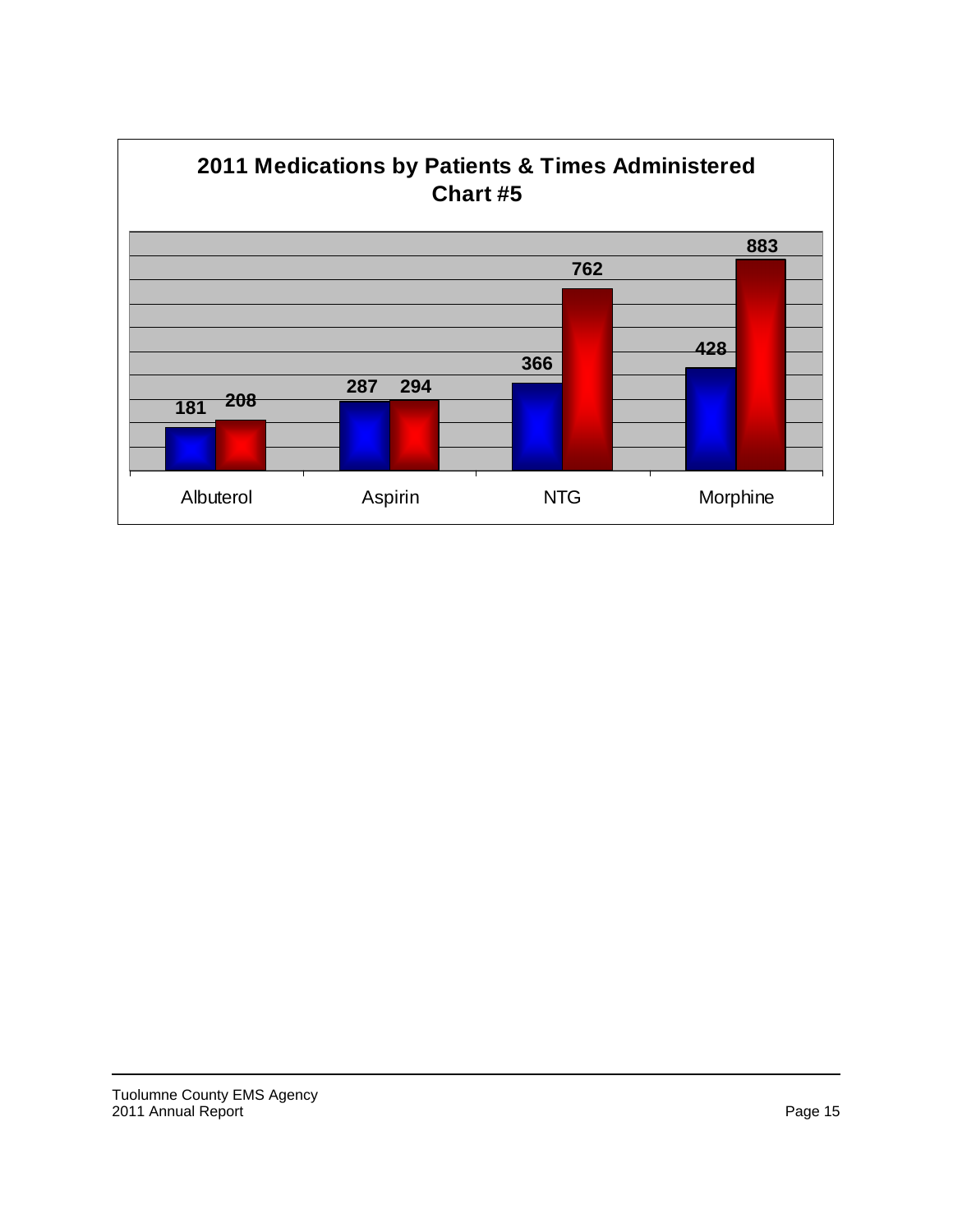## **ALS INFREQUENTLY USED SKILLS**

The data on Infrequently Used Skills shows that 13% of all patients that ET intubations were successfully performed required more than one attempt; 90% of the patients that ET intubations were attempt were successfully intubated. The remainder of these patients (3) had a backup advanced airway (EOA, Combitube or King Airway) successfully placed on the first attempt.